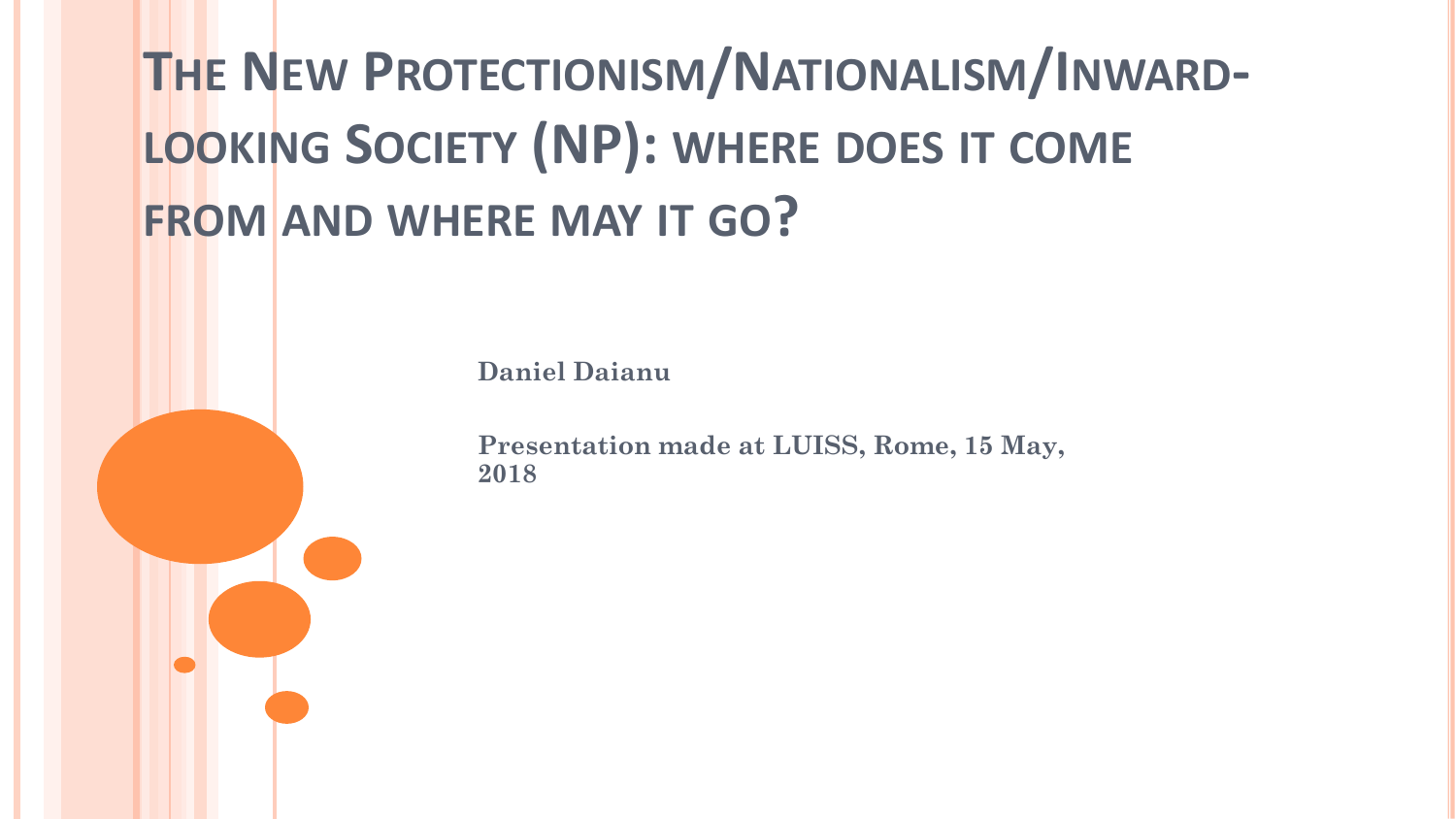# **CONTENTS**

- Preliminary remarks on a changing (inward looking) western world
- **o** History benchmarks
- Why a resurrection of protectionism/nationalism (New Protectionism/NP) nowadays?
- The analytics of a big trade-off
- National interests in Europe on the rise?
- o NP whither?
- The future of the Liberal Order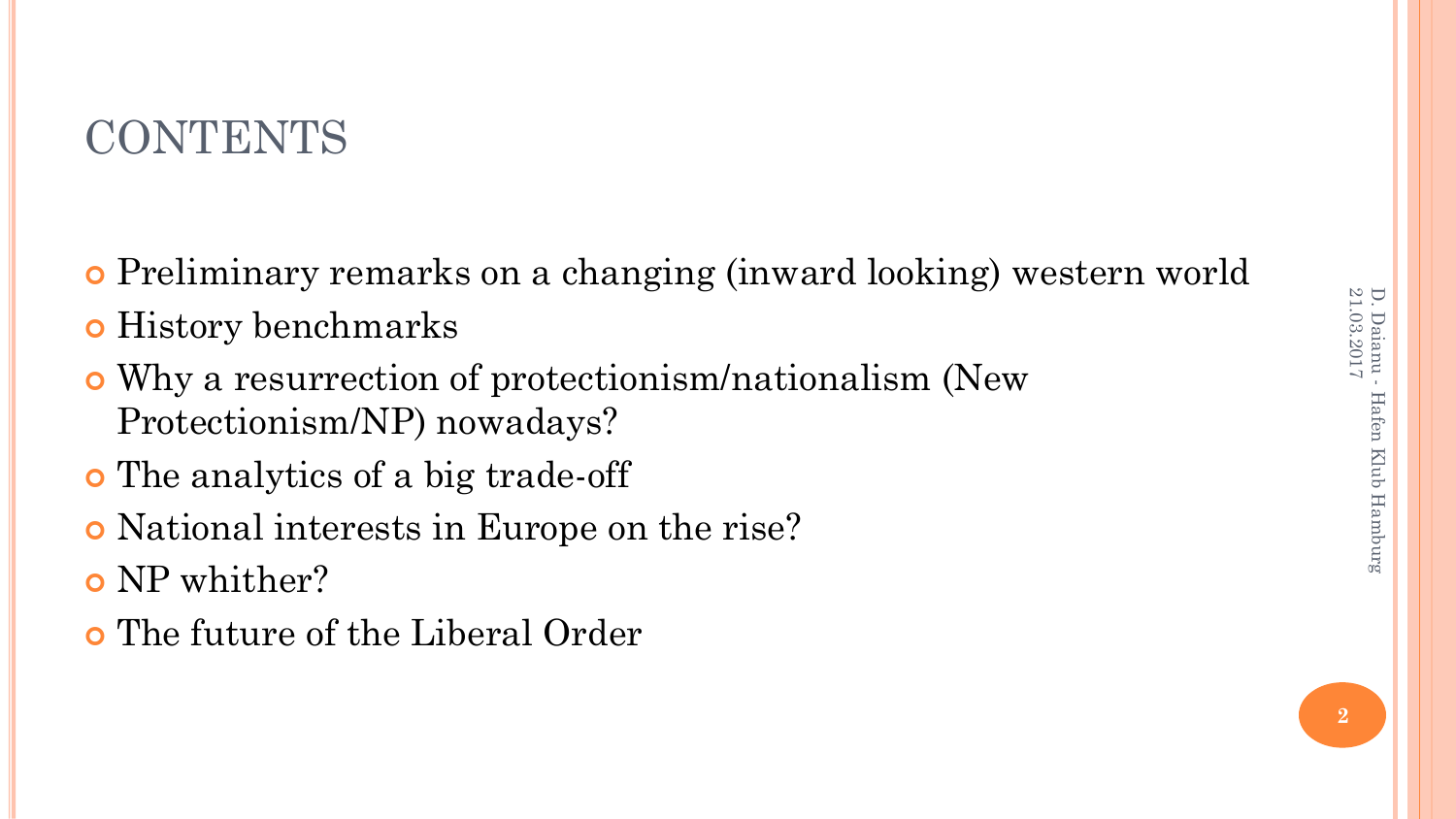- The US Commerce Secretary : the United States wish *fair trade*
- Jean Claude Juncker*: "The EU is not a naïve free trader"*
- **The fear of China, the new geopolitical rival…**
- US and EU screening of inward foreign investment…in strategic sectors
- In the US, a radical change of vision regarding foreign trade relations if compared with the thinking that prevailed after 1945; the denouncement of the Trans-Pacific Partnership, a new stance regarding NAFTA and TTIP –**bilateralism on the rise**!
- Bilateral trade agreements, using tariffs, US companies are encouraged to move operations back home and repatriate profits, doubts concerning the regulatory and supervision framework of finance.
- A "strategic" approach to international trade (Clyde Prestowitz's name comes to one's mind) were mostly marginal in public debate for decades
- What we are witnessing now should be judged in a much deeper sense and having possibly wide-ranging effects. It may also be puzzling as the unemployment rate in the US is below 4.5 percent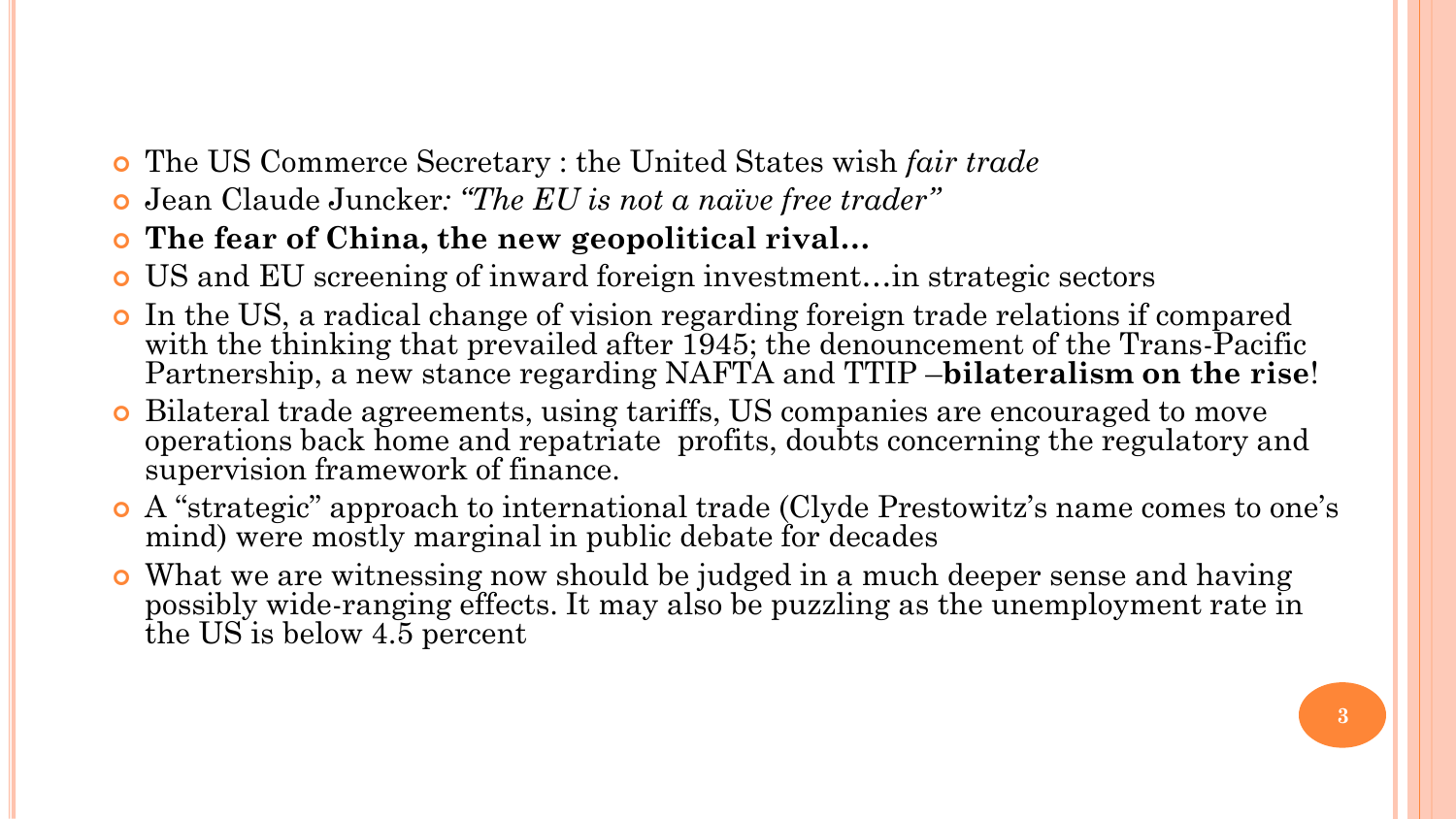- In EU member states, national economic concerns are on the rise too (President Macron's decision to nationalize Saint Nazaire shipyards, but EU rules stipulate a free trade order; "economic emancipation" in CEE…
- Brexit can be judged in the logic of changes underway in the US though the UK is attached to a free markets vision –more pragmatic yet
- "the New Protectionism" (NP) involves more intervention in the economy/society; it has various forms and operates at different paces
- Juncker's speech in the EP talks about a protective EU –internal and external security
- NP undermines the economic order as it has evolved during the past half century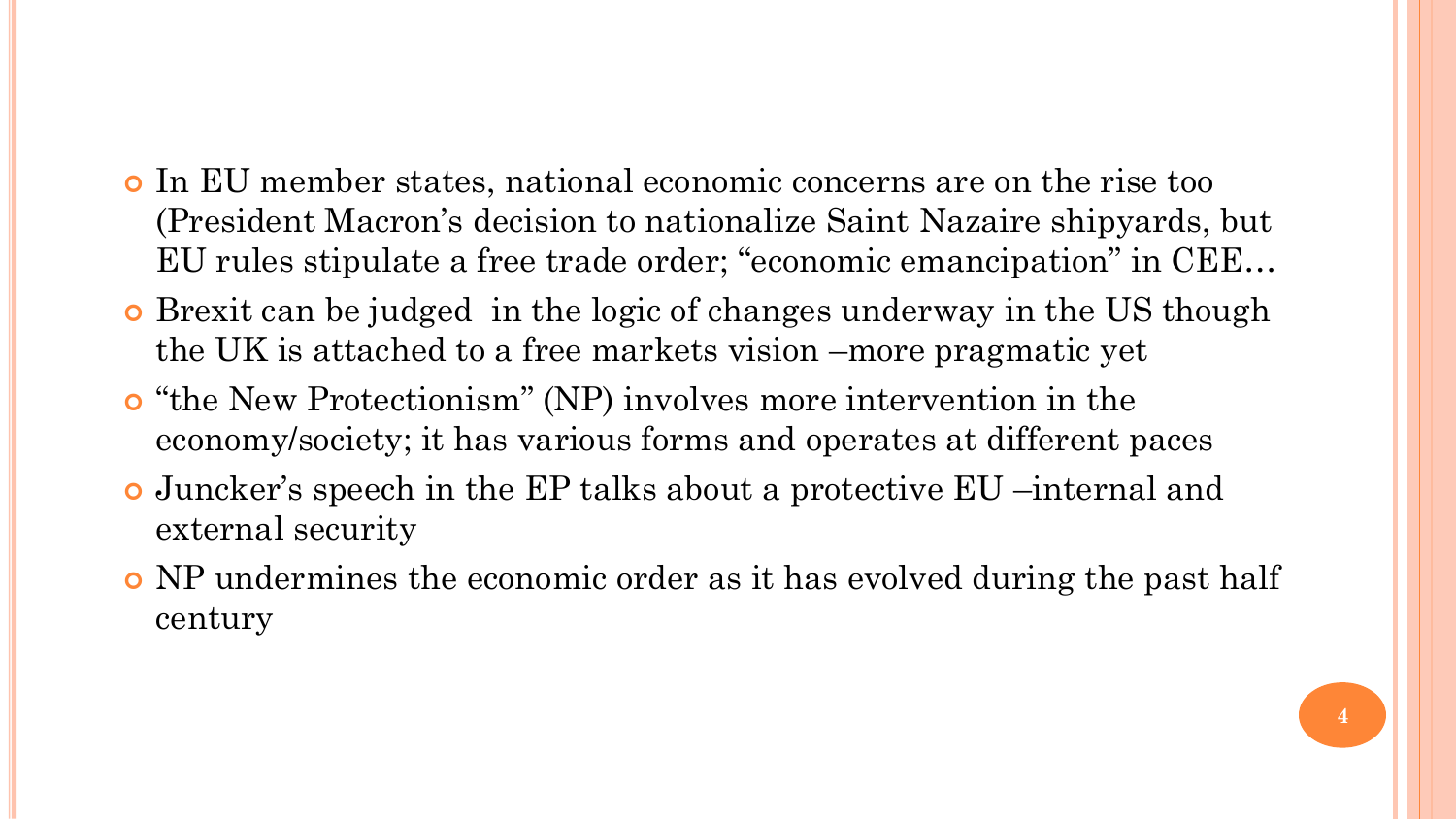## **A FEW HISTORICAL BENCHMARKS**

- After WW2, the US were the champion of free trade as a reflection of a system based on free markets and a tool to promote their own interests.
- Liberal democracy in a symbiotic relationship with free trade and openness, with globalization
- The fall of the Berlin War heightened that vision; it matched the UK role in the second half of the XIX century
- IFIs supported globalization as an overriding principle in the functioning of the world economy.
- Dissenting voices: R. Wade, A. Amsden, L. Taylor; UNCTAD; Dani Rodrik pleaded for pragmatic policies that should pay attention to market imperfections and asymmetries; Stiglitz on global finance
- the economic success of Asian economies tested the "Washington Consensus"; lessons of the financial crisis episodes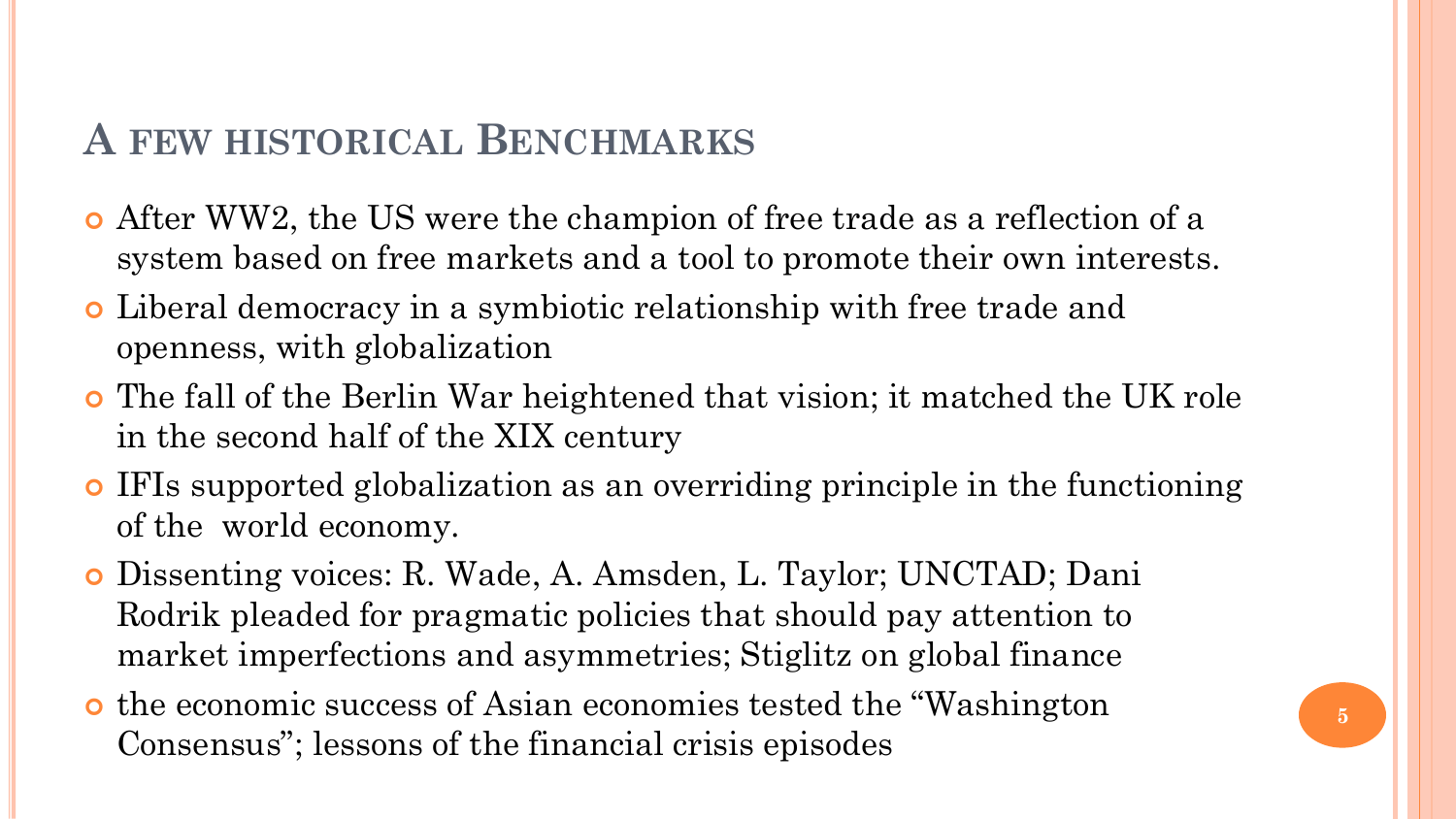- US economic emancipation from the British Crown was supported by protectionism (Alexander Hamilton, Abraham Lincoln…)
- Germany (Friedrich List), too, replicated this approach in its relationship with the UK, while Japan's response to the economic assault of Western powers was industrial development, which relied on protectionism too
- Protectionism was part of the toolkit for economic development , in ensuring economic security and changing an international balance of power
- The post-WW2 EU and world order were aimed at bringing peace in the relations between states, at preventing economic conflicts (Richard Cooper, 1968)
- This inference does not ignore the major geopolitical confrontation of the last century, military conflicts around the world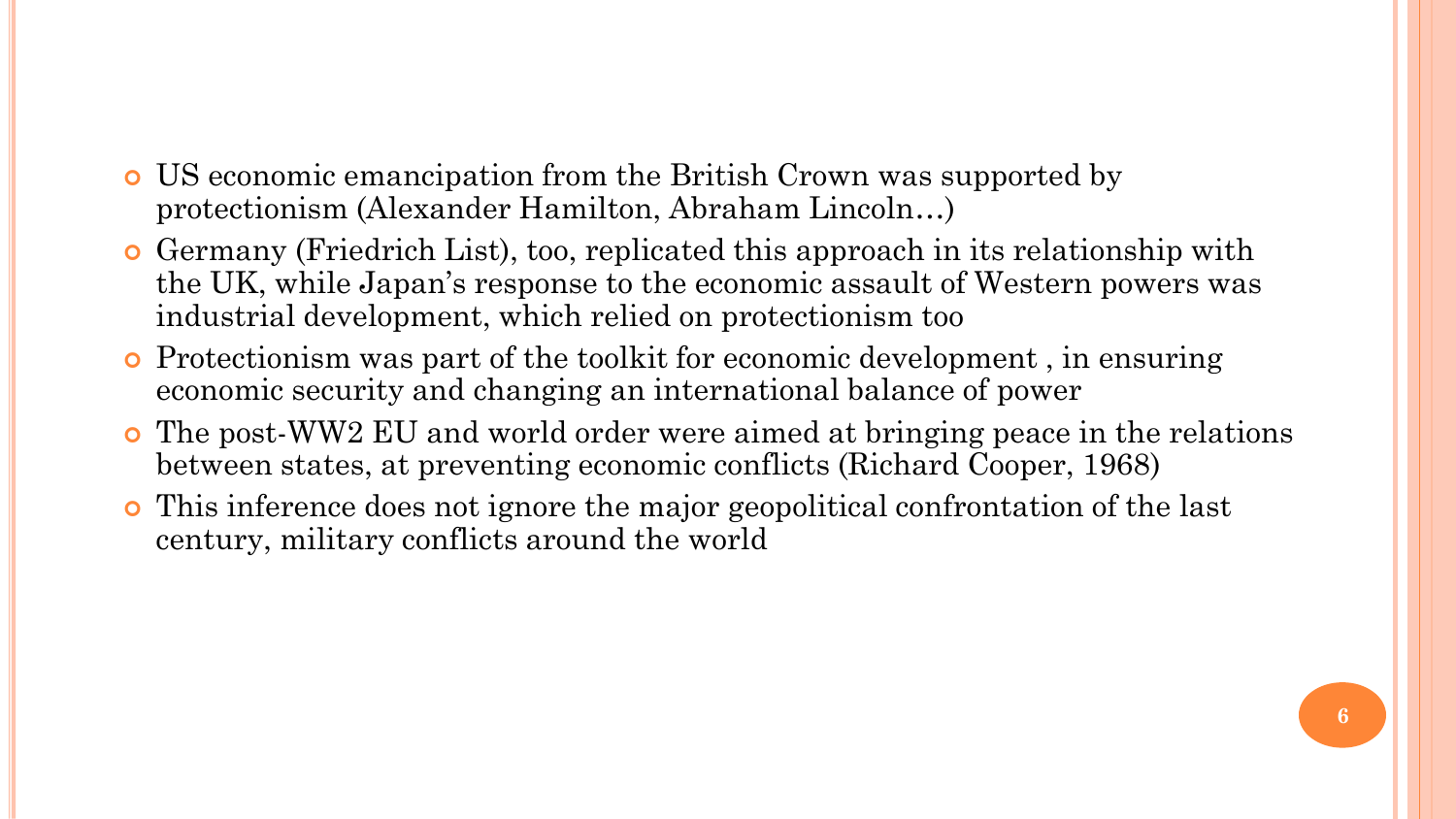#### **WHY DOES PROTECTIONISM/INWARD-LOOKING TENDENCIES RETURN IN THE DEVELOPED WORLD?**

- A significant erosion of US status in global balance of power; economic and industrial strength undergirds military and technological power
- The economic preeminence of the Western world seems to be at threat ("The Return of the Marco Polo World", Robert Kaplan)
- New Technologies (the fourth Industrial revolution) are cutting jobs massively, but public policies are also responsible for *social strain*
- The financial Crisis has fragmented and divided societies more and turned them *inward-looking…*a crisis of liberal democracy?
- The financial crisis induced governments and central banks to adopt nonstandard measures; these involve *hands on* policies
- Bad corporate governance, tax dodging (including profit-shifting) fuel anti-globalization reactions.
- External markets' influence over national governmental policies; legitimacy of those who articulate public policies is at stake **<sup>7</sup>**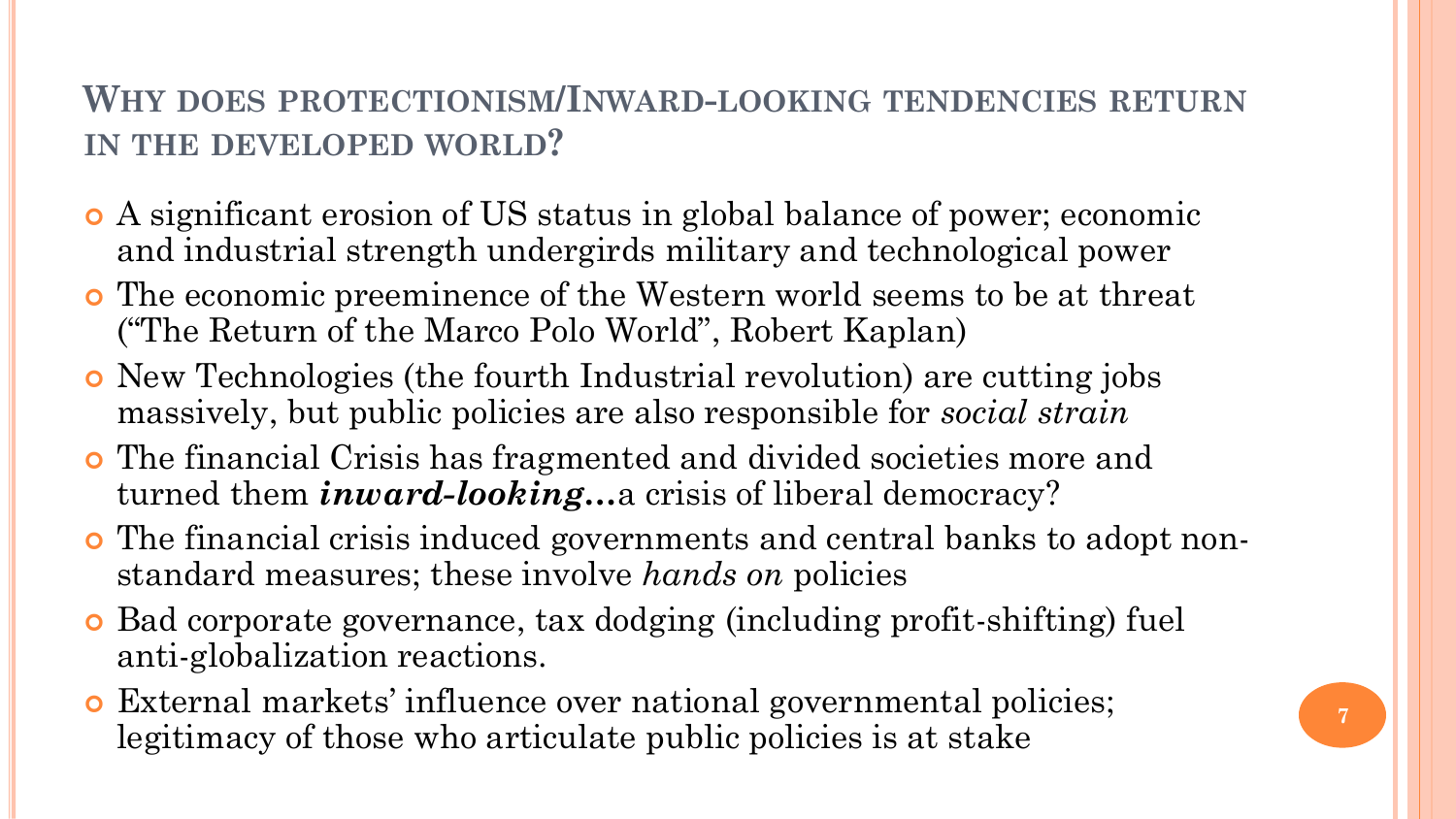- A reaction to unrestrained globalization (Paul Samuelson, JEP)
- Globalization is not an automatic, mechanical outcome of technological change. Reversals can happen following social and economic distress (Victorian Era)
- Concerns vis-a-vis the loss of economic status can combine with worries about increasing technological and military vulnerabilities, security menaces
- NP can signal a return of state economic intervention
- More authoritarian forms of governance…(see also the May-June issue of *Foreign Affairs*: Is Democracy dying?)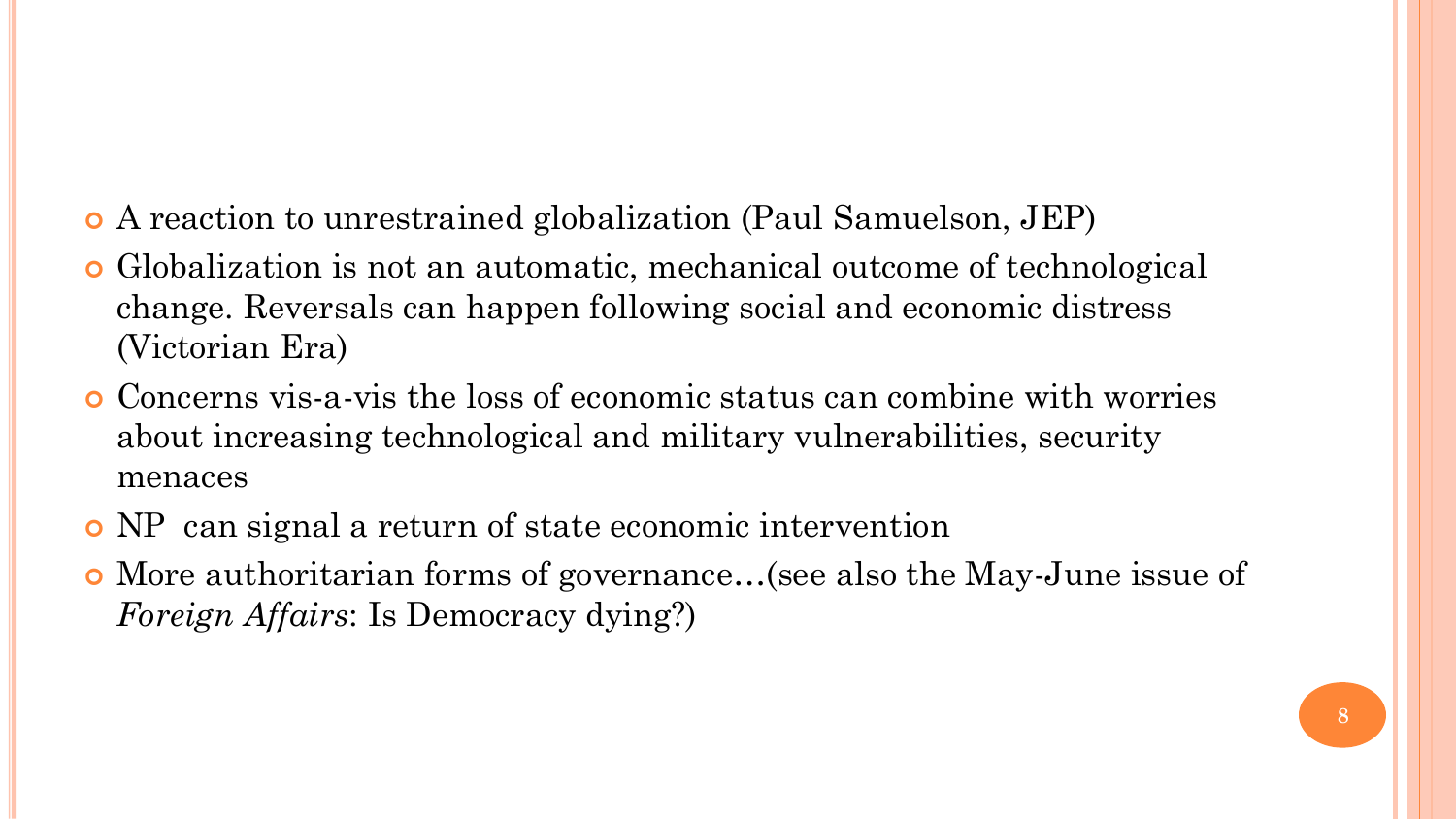- **Security and protection of citizens, the role of the state as a guardian of public interests comes ever higher on public agenda**
- Terrorism, unconventional threats (cyber attacks, hybrid wars, etc), fear for the future, big uncertainties, are pushing many citizens to ask for firm measures from their national governments.
- How *open societies* can answer to such challenges is an open question; without balanced policies, outcomes can be much suboptimal.
- Authoritarian temptations come up in liberal democracies during hard times –(*war economy* syndrome). But isolation, exacerbated protectionism may act as a boomerang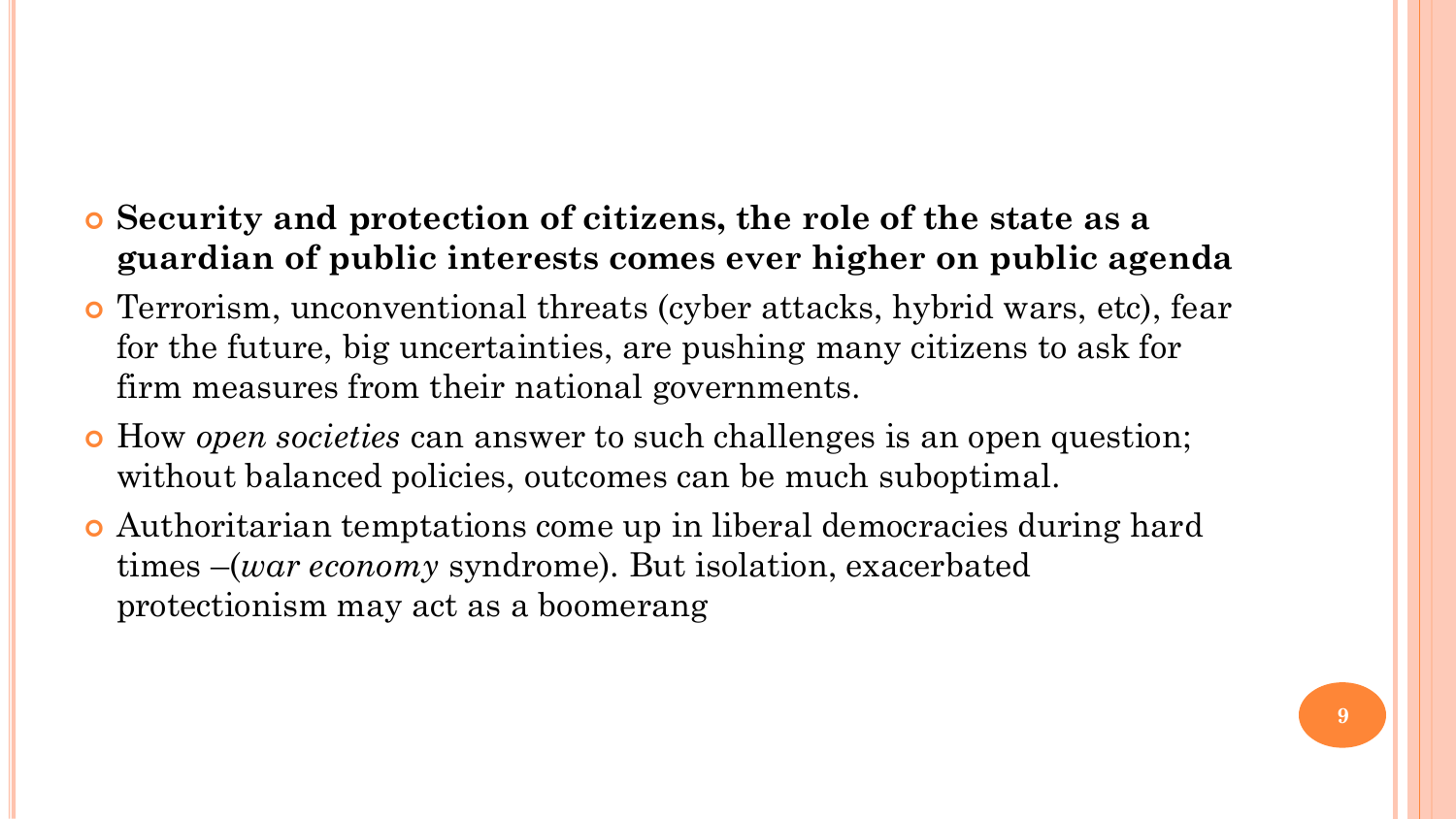#### **ANALYTICS OF A BIG TRADE-OFF**

- *Protection/security* vs. *openness (economic freedom)* as public goods: a social utility function which includes protection/security **(S)** and economic freedom **(O)** as an expression of economic openness, as public goods.
- $\bullet$  A function  $F = F(S, O)$  would indicate levels of citizens' comfort in terms of these public goods; it could look like **F = ((1- a) xS + a xO)**, where **(a)** would be a variable in consonance with people's attitude toward the two public goods
- **Substitution between protection measures and economic openness has limits**. These two public goods are not independent of each other; from a certain level, protection/restrictions distort *open society* exceedingly. And a total openness of the economy/society, with no rules and protection measures, may cause enormous costs, social anomia. **<sup>10</sup>**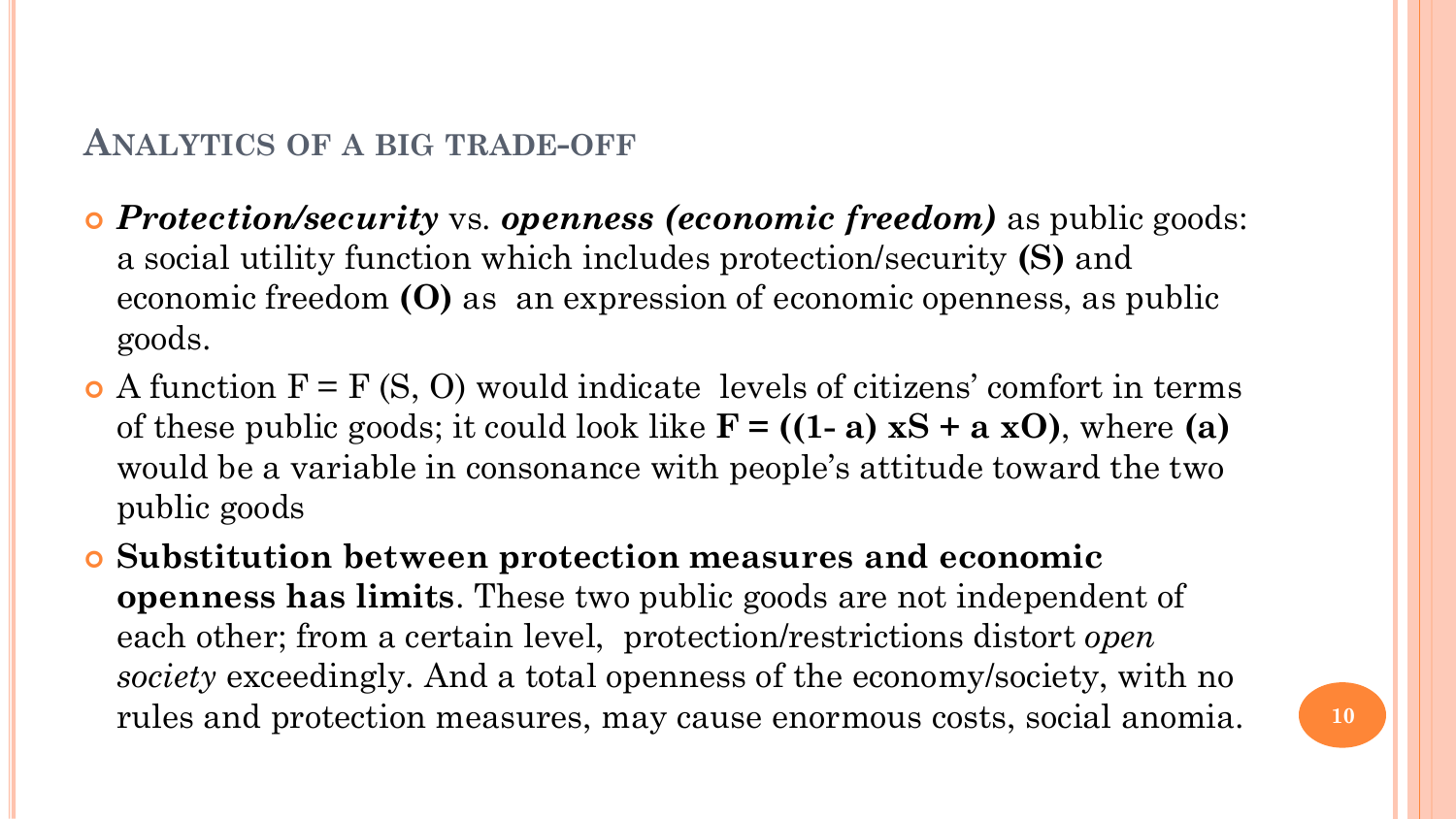# **THE RELATION BETWEEN PROTECTION (S) AND ECONOMIC OPENNESS (O)**

**Graph: The relation between protection (S) and economic openness (O)**



- I Social curve
- a initial level of economic freedom
- Pa People feel safer; high demand for Openness (O)
- Pb Higher need for Protection (S)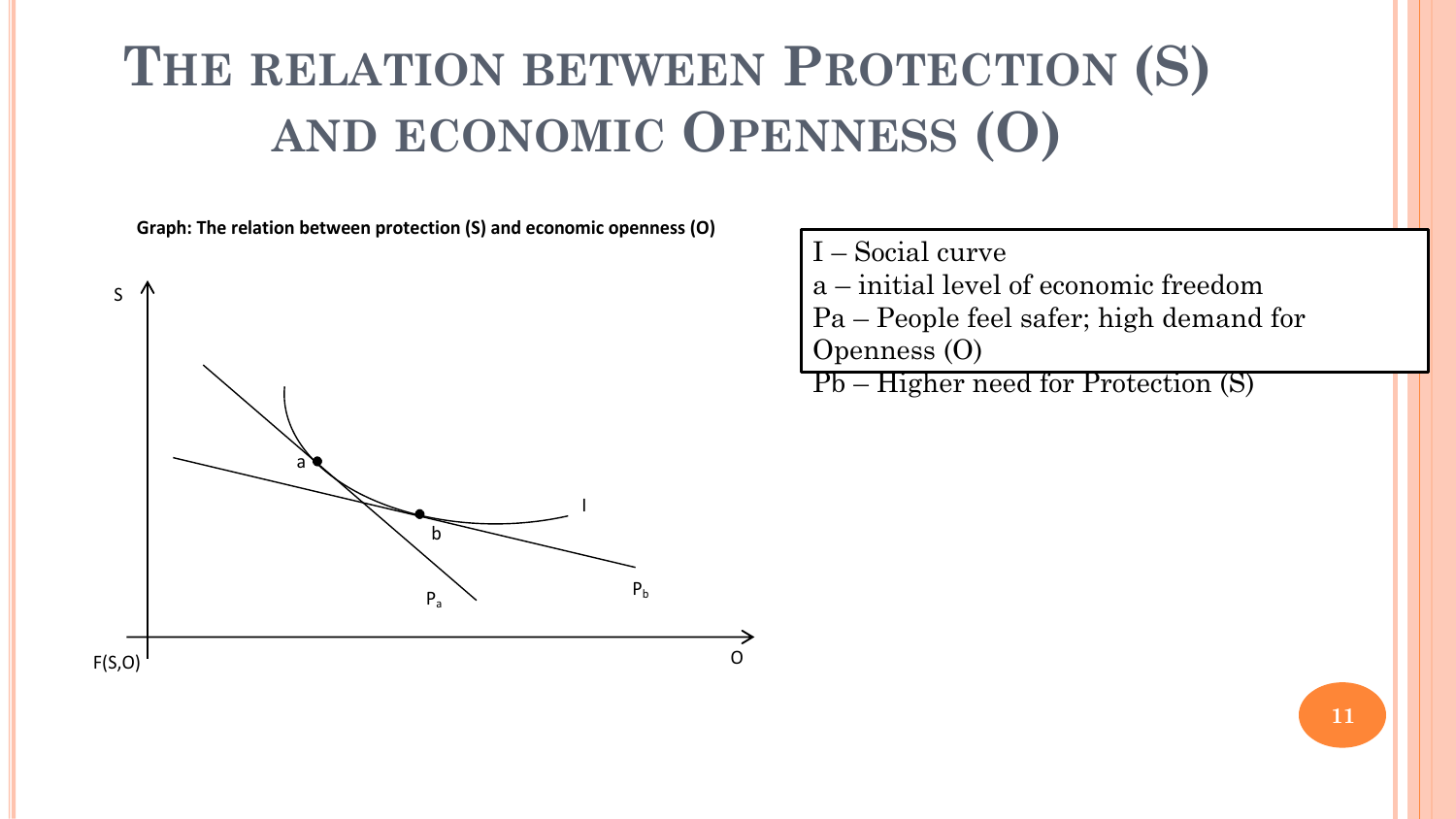- Combinations of (S) and (O) may be imagined so as to ensure a degree of citizens ' acceptance that would minimize discomfort in given conditions.
- An optimal combination is where the price line (S, O) is tangent to the preference (social choice) curve (I). Point (a) refers to an initial level of economic freedom –as flows of capital, workforce, investment, and the range and scope of regulations.
- At point (a) things are relatively good, calm, and this is revealed by the price line between (S) and (O); a steeper slope, Pa, shows that (S) is regarded as being sufficient (people feel safe) and economic openness as a public good is in high demand
- When times worsen a more **inward looking society** emerges and a change in preferences in favor of (S); the change is reflected by a less steep slope of the relative price, (Pb), between (S) and economic openness (O); this may involve protectionism and other restrictive measures and their combination 12 is indicated by point (b) on the indifference (utility) curve.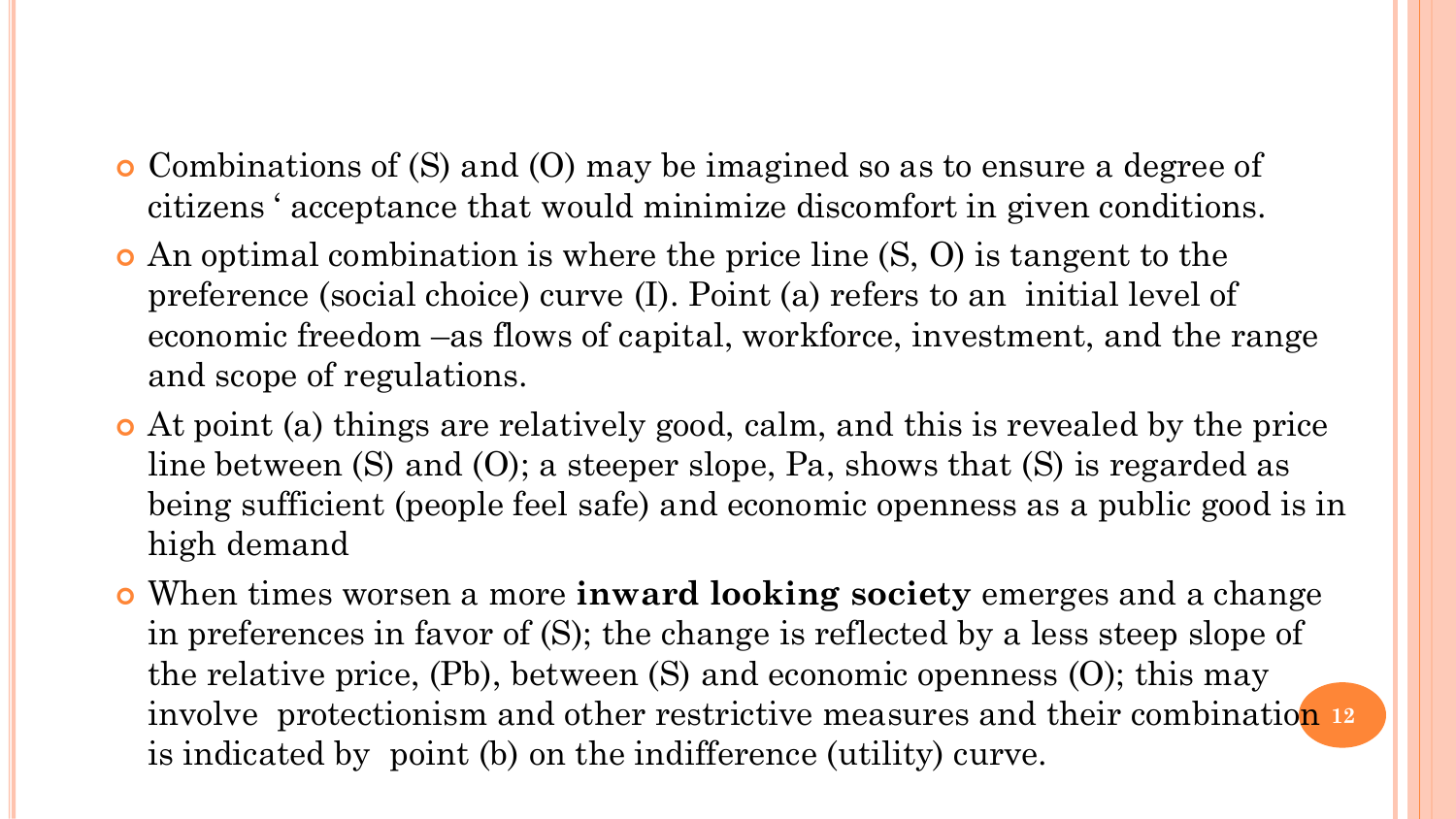- How decisions are made brings politics into the limelight, as citizens may have different options and political views, values; a community may be made up of different ethnical groups and religions, a large part of the population could be made up of immigrants, etc.
- In a democracy, one is tempted to say that the social collective option (social) is given by the majority vote (nota bene: Arrow). **But things are much more complicated if society is profoundly divided and various values are guiding people' choices**
- Economic interdependencies between states may be very strong.
- **The way people value protection vs. openness may vary over time.** What is abnormal, unpalatable today, may be termed differently at another moment in time; it may be that people adjust to different circumstances, their habits change.
- Protection measures can trigger similar responses from partners --and trade wars will likely lead to damages for all parties involved.
- **Beggar your neighbor policies can easily backfire**. It is worth recalling that the globalism of the XIX century Victorian Era was followed by commercial and "hot" conflicts.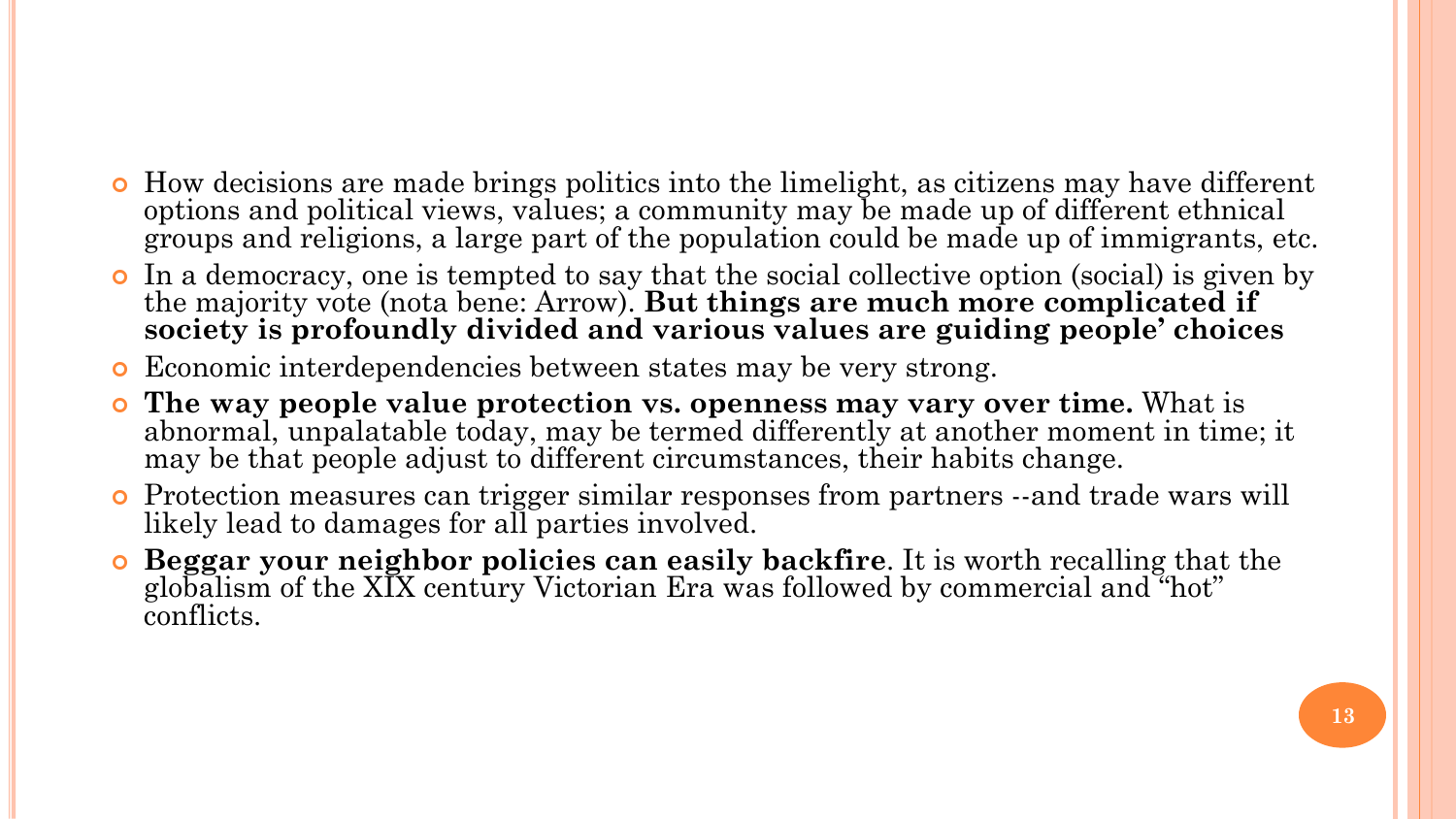#### **A RESURRECTION OF NATIONAL INTERESTS**

- **The global economy gets multipolar**
- **The EU is fragmented by centrifugal forces** and weakened by Brexit.
- But Brexit could stir up the appetite for deeper integration amid growing dangers in the global space….Juncker's speech in the EP (September 2017)
- **Euroarea' pains** (its flawed design)
- **The post WWII institutional economic arrangements ("'Bretton Woods's arrangements") are under siege due to alternative accords and institutions**
- unrestrained globalization has brought benefits, but it has also damaged social cohesion by neglecting distributional effects
- **o** "**Realpolitik'**", as a way to articulate foreign policies  $\begin{bmatrix} 14 \end{bmatrix}$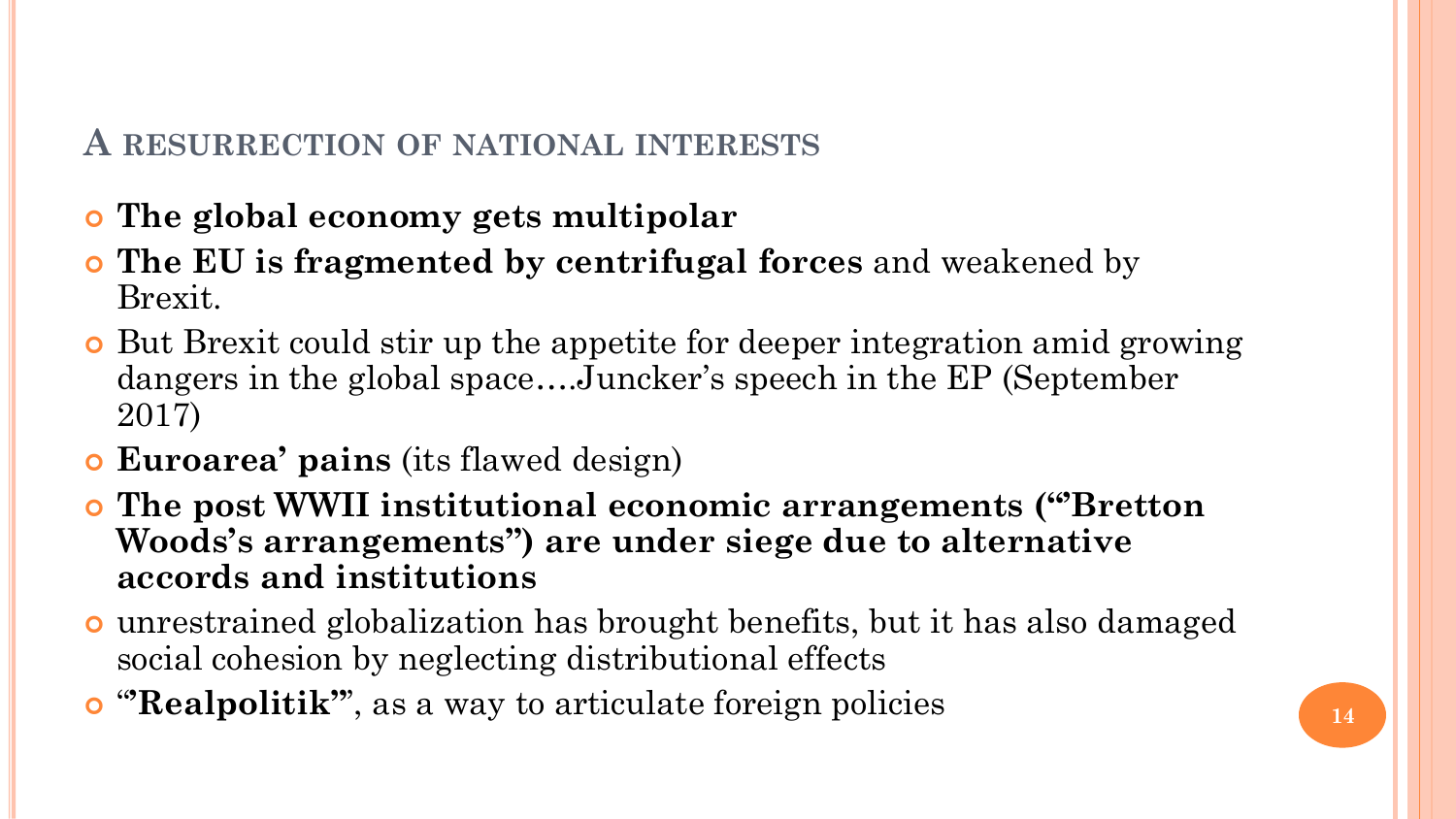#### **CAN THE OPEN INTERNATIONAL SYSTEM BE SAVED?**

- Are there international arrangements that can address and redress flaws of unrestrained globalization?
- Is it possible to reinvent the EU, to make it fit the new conditions in the global economy?
- Can the Eurozone be turned into a genuine monetary union, with proper fiscal arrangements? For this to happen the German-France nexus is vital –fiscal arrangements (EZ budget), both public and private risksharing, collective deposit insurance scheme, etc
- Can the EU get safer security arrangements? This involves its relations with the US and NATO, with Russia, the US-Russia relations.
- How should military conflicts, in different areas of the globe, be tackled?
- How would the new big rivals in the world (the US and China) cooperate on issues of interest for the whole world in a systematic way?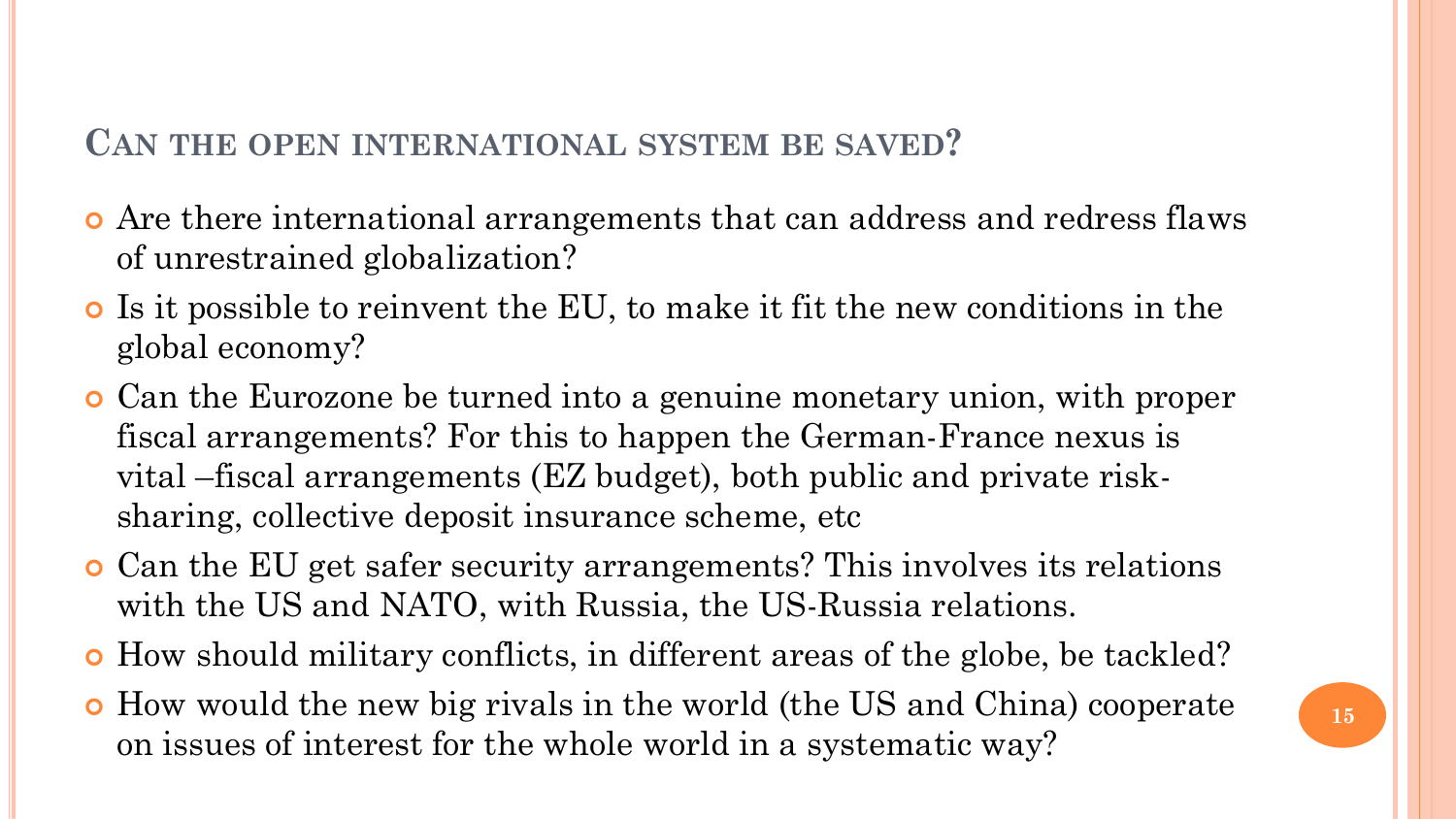#### **RESURRECTION OF NATIONAL INTERESTS IN EUROPE**

- Theresa May's industrial policy measures do not see eye to eye with the vision promoted Margaret Thatcher decades ago
- France has always been attracted by the mirage of its perceived national interests (Thierry de Montbrial, Le Figaro [2017] in which he underscores the significance of national interests in nowadays world)
- Germany has been a strong supporter of economic globalization over the past decades given its over-performing industrial structure. But what would happen were this economic situation to change significantly with ensuing high unemployment?
- In several emerging economies from Central and eastern Europe, national prerogatives are strengthened despite EU membership
- NP is also be related to the wave of immigrants of recent years
- In some developed EU member states there is growing discontent over the free movement of labor from Central and eastern Europe, even though that human capital inflow was positive for host countries.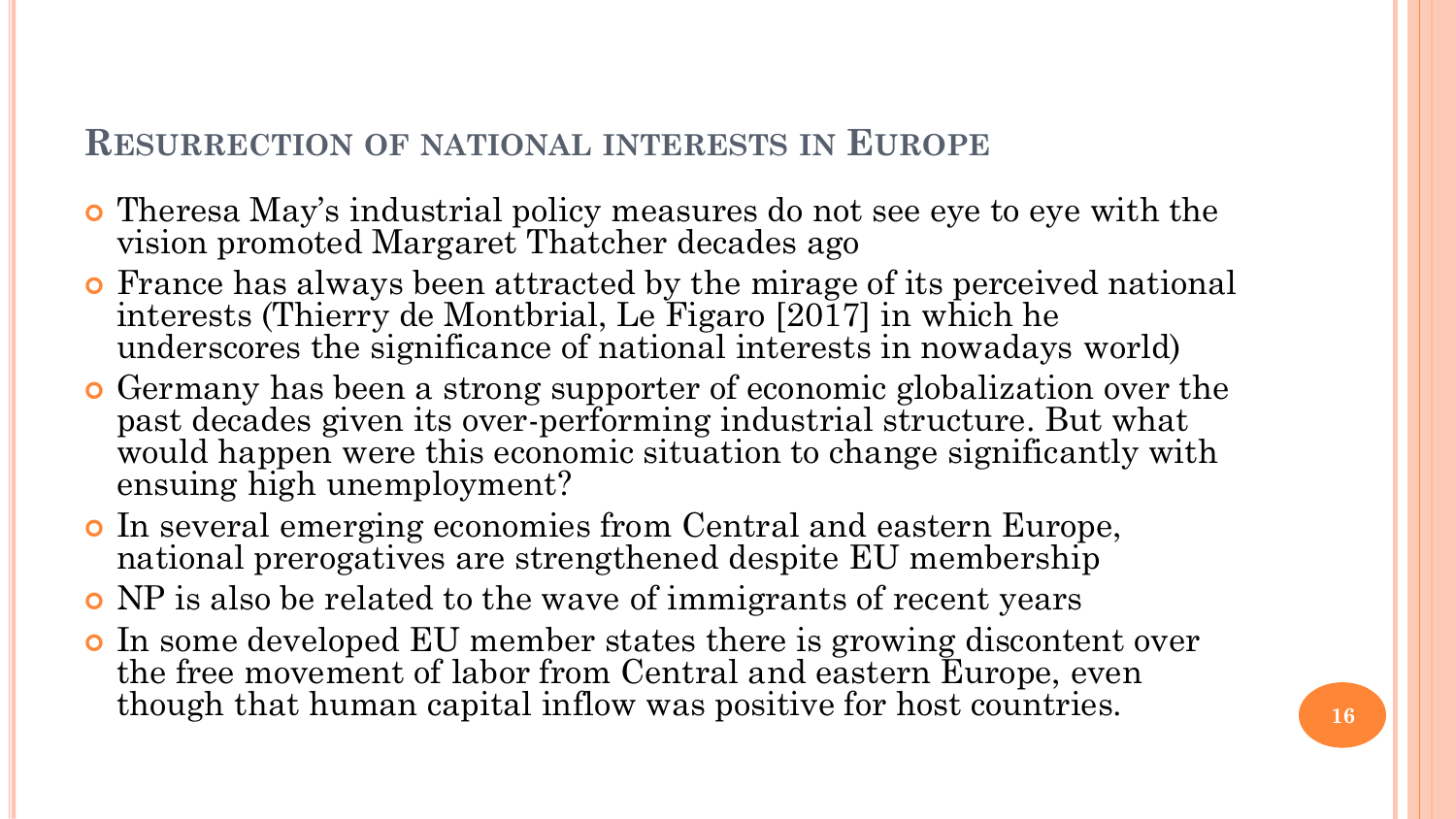### **NP WHITHER?**

- NP can be interpreted in a narrow sense, along the lines of trade/economic relations and in a broader sense, when it covers a vast array of measures targeting national security
- In both cases, the liberal order, as it was set following the WWII, is questioned.
- A liberal order is not synonymous with *market fundamentalism*.
- The world shows signs of fragmentation, with societies more polarized.
- Not a few developed states feel threatened and seek self-protection
- A corrosion of international, global institutional arrangements. ..a precarious balance, a bad equilibrium in international relations.
- Terrorism, other unconventional threats, increase citizens' needs for protection; safety is more valuable in peoples' preferences and this could lead to restraints on economic openness. It remains to be seen how such a possible evolution will impact open societies.
- The New protectionism may be tied to tides of economic openness in the inter-state system, with secular cycles ( Kondratieff and Schumpeter).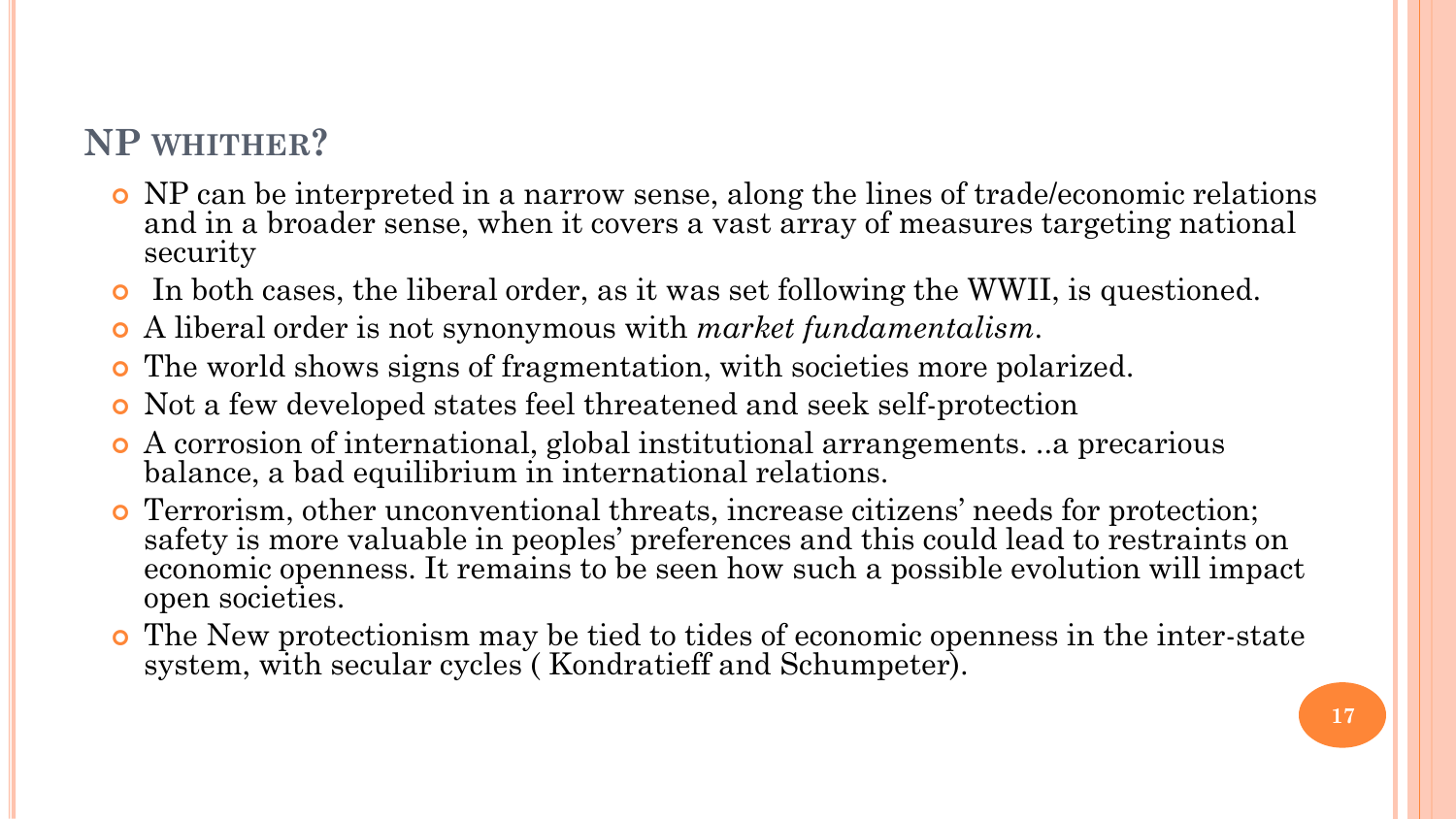# **NP (II)**

- Global trade slowdown can be a proof in this regard, although some may say that it was only a matter of time before reaching a peak
- Currency wars may heighten
- Big uncertainties and exacerbated volatility are features of the new international environment
- Such a bad equilibrium is worrisome for those who believe in the virtues of multilateralism, of rules. Europeans know from their own history where unrestrained rivalries may lead to
- If exclusion gets deeper tensions will rise and conflicts will intensify
- Inter-ethnic and religious conflicts add to the social and political picture. The New Industrial Revolution does not make efforts to adapt to shocks easier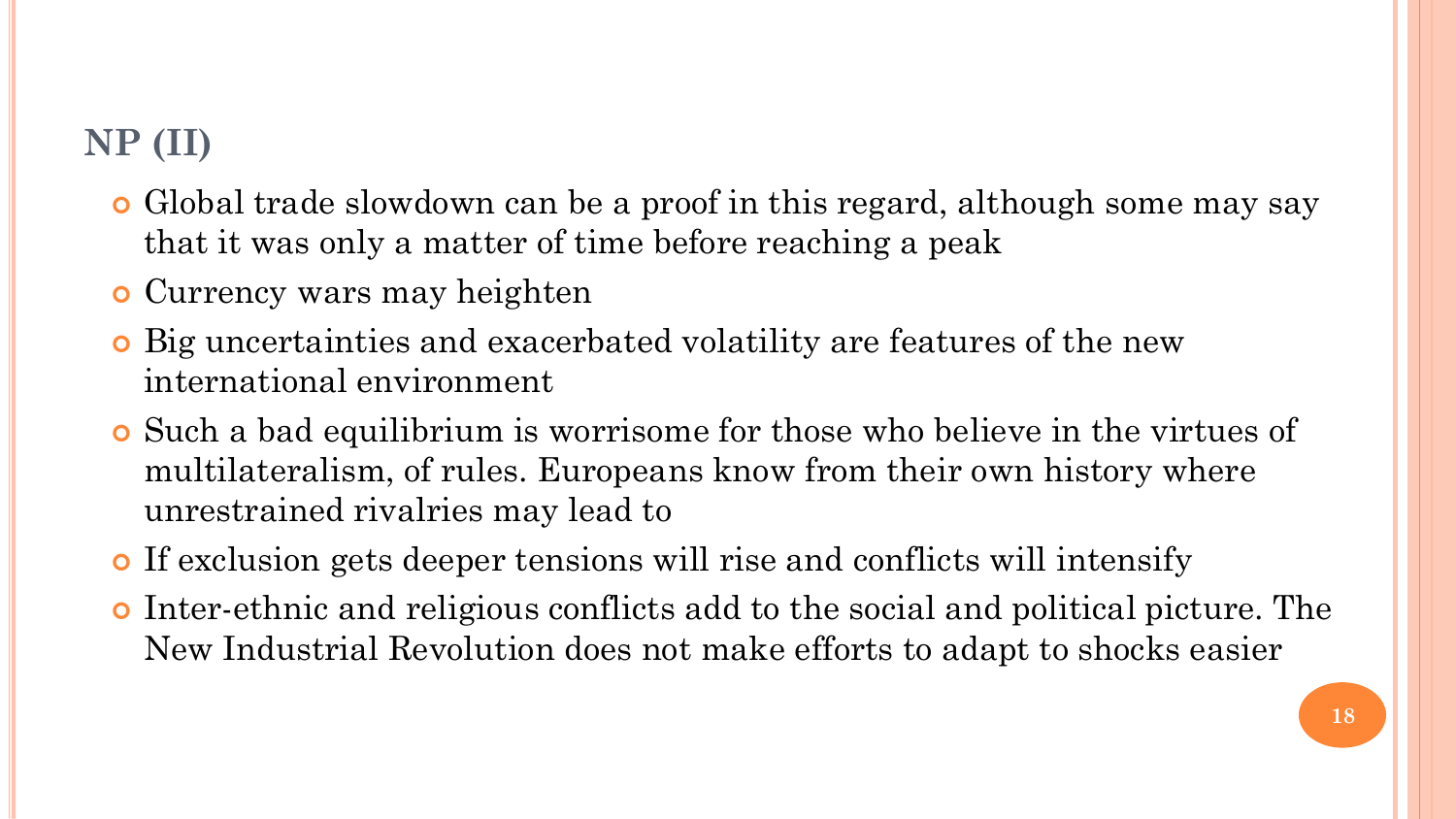- If national security reasons, geopolitical rivalries, are brought into the picture one understands why global optimizations (similar to the logic of global supply chains and win-win games) may have weaker relevance; and competition may turn into a win-lose game.
- This is likely to occur especially when economic growth is quite feeble and income distribution becomes an acute social and political issue
- Central and East European countries would suffer a double blow: via global arrangements that are cracking down because of protectionist measures; via what may happen in in the EU
- Dismantling the EU would be dramatic for Europeans if we consider what the Union meant for economic recovery and peace after 1945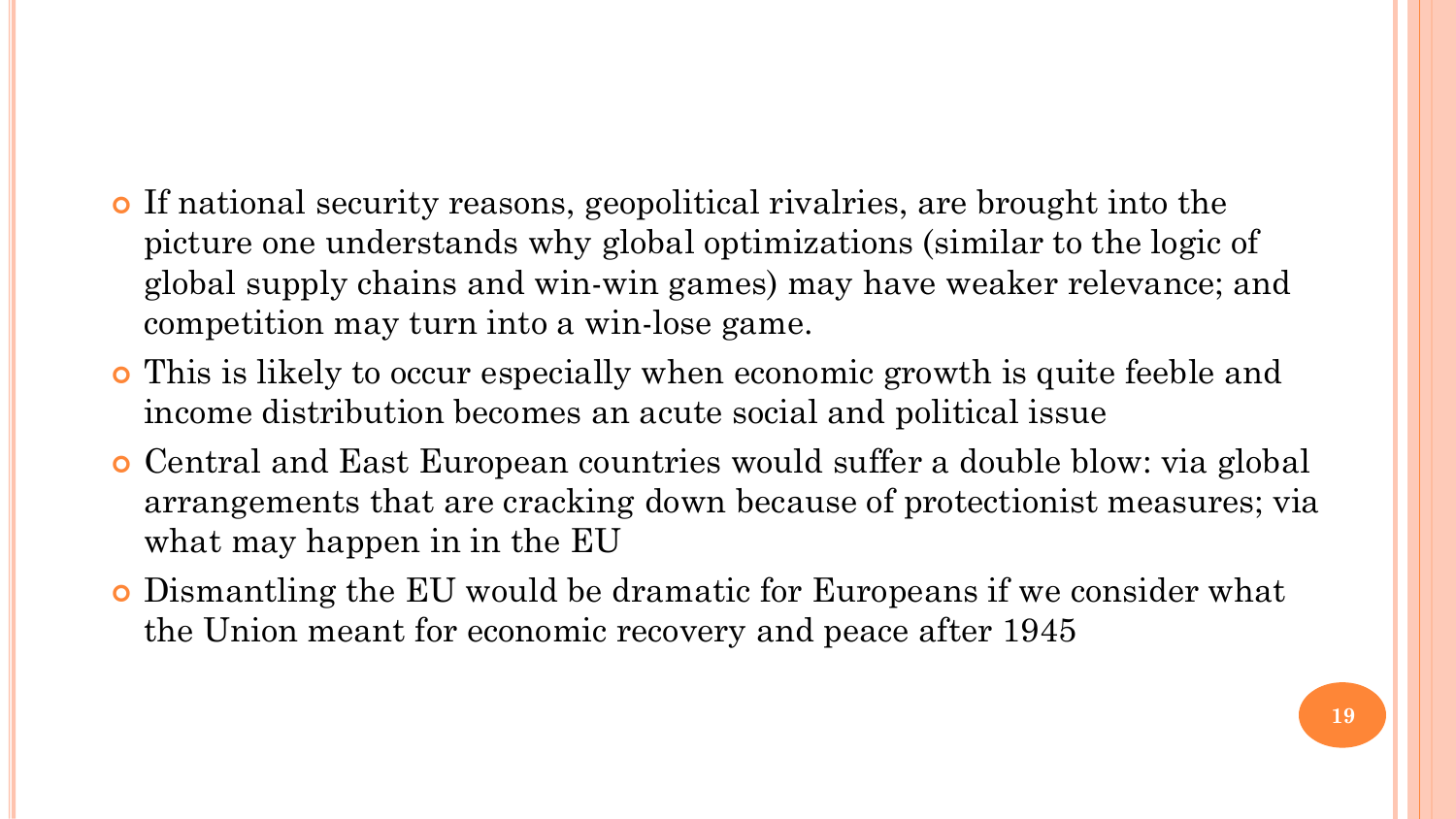#### **FINAL REMARKS**

- What will be the new economic order this is a big question, *eine Grosse Frage*. Will multilateralism survive as a basic principle?
- What will happen with the institutional arrangement created after the WWII? What will be the rules and norms in the future world?
- It seems we are in a transition towards a new international regime, a new order; it is vital that big conflicts and large damages be avoided
- The EU is a public good in itself; it has to be saved despite phenomena that undermine and break the traditional order in the international system
- But the EU needs reforms; it has to be reinvented. And the Five Presidents Report offers an inspiring perspective
- Europe needs also security arrangements adapted to the new reality